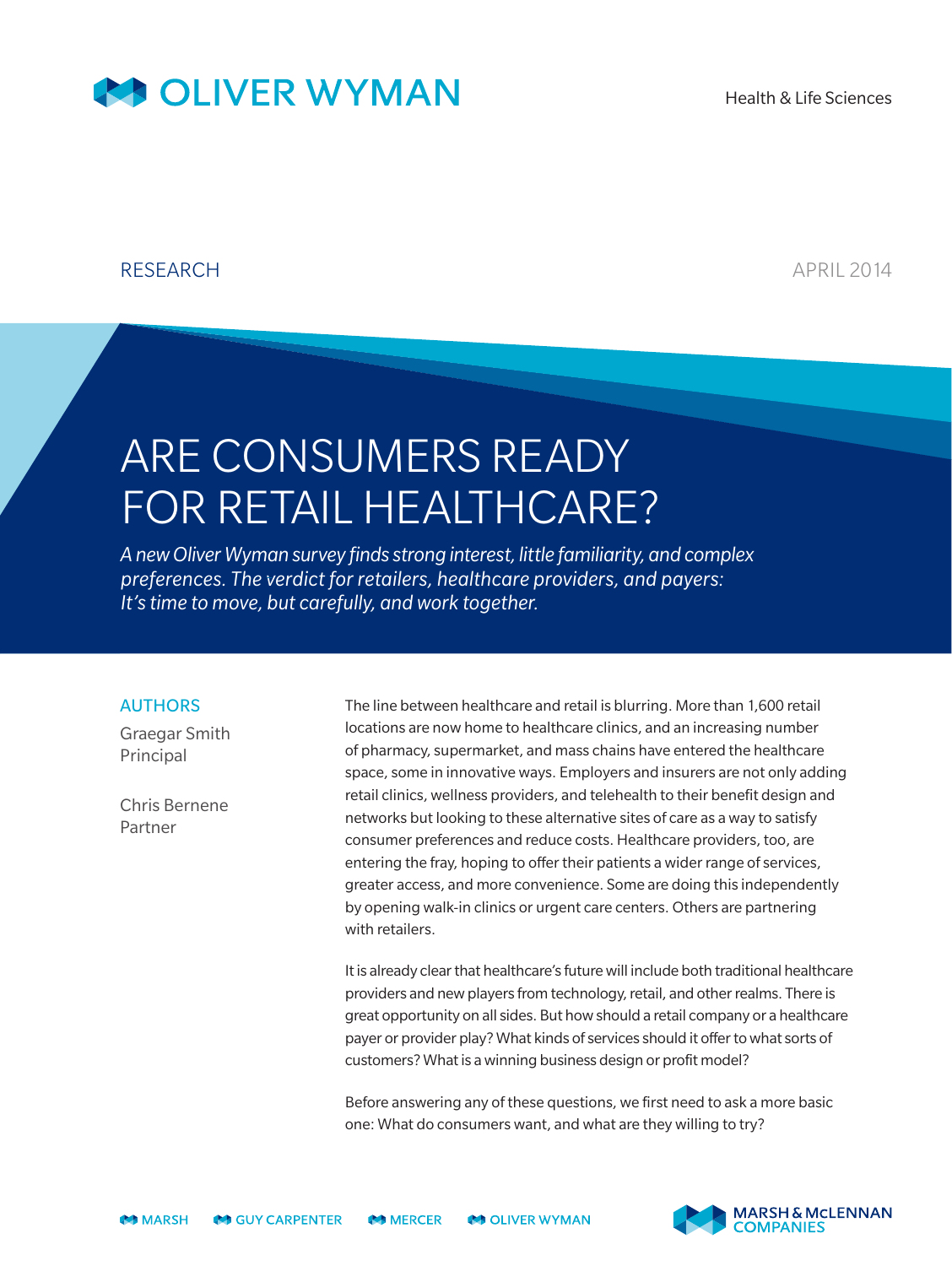*Only 15 percent of consumers say they have used a health or wellness clinic in a retail establishment, and only 8 percent have used care delivered by phone or online.*

To find out, Oliver Wyman conducted a national online survey of 2,019 individuals spanning all demographic and health segments. We found significant interest in new, retail-oriented forms of care. But we also heard strong views on what services should be offered and how they should be delivered—views that don't always match with today's dominant models.

## THE CONSUMER SAYS "I'LL TRY IT. WHAT IS IT?"

Though retail clinics and other alternative sites of care have grown dramatically, their market share remains low. Only 15 percent of consumers say they have used a health or wellness clinic in a retail establishment, and only eight percent have used care delivered by phone or online. Interestingly, one-third of consumers say they are not even familiar with retail clinics, and 57 percent say they are unfamiliar with remote or virtual care. (See Exhibit 1.)

But they are willing to try. More than three-quarters say they are interested in receiving care for minor episodes at an alternative location. Two-thirds are interested in getting advice on diet, nutrition, fitness, and wellbeing. Half are interested in getting advice on managing a chronic condition. Interestingly today's retail healthcare industry focuses almost exclusively on providing routine and minor episode care in clinics. The other opportunities, despite substantial consumer interest, are largely untapped.

#### Exhibit 1: Consumer familiarity with retail-based health and wellness clinics



used retail-based clinics 52% haven't used retail clinics but

34%

retail clinics

are familiar with the concept

say they are not familiar with

Exhibit 2: Willingness to receive services from a familiar retailer at competitive cost

| rrini  |                 |
|--------|-----------------|
| rrrrrr | l would like th |
|        | of it and would |

ie convenience d use the service



I would trust the service only if it were in partnership with a local hospital or healthcare provider



I would use it for some things related to health-such as nutritional advice-but not for any medical needs

## 23%

I would not be comfortable. I prefer going someplace else such as a doctor's office.

Source: 2013 Oliver Wyman Consumer survey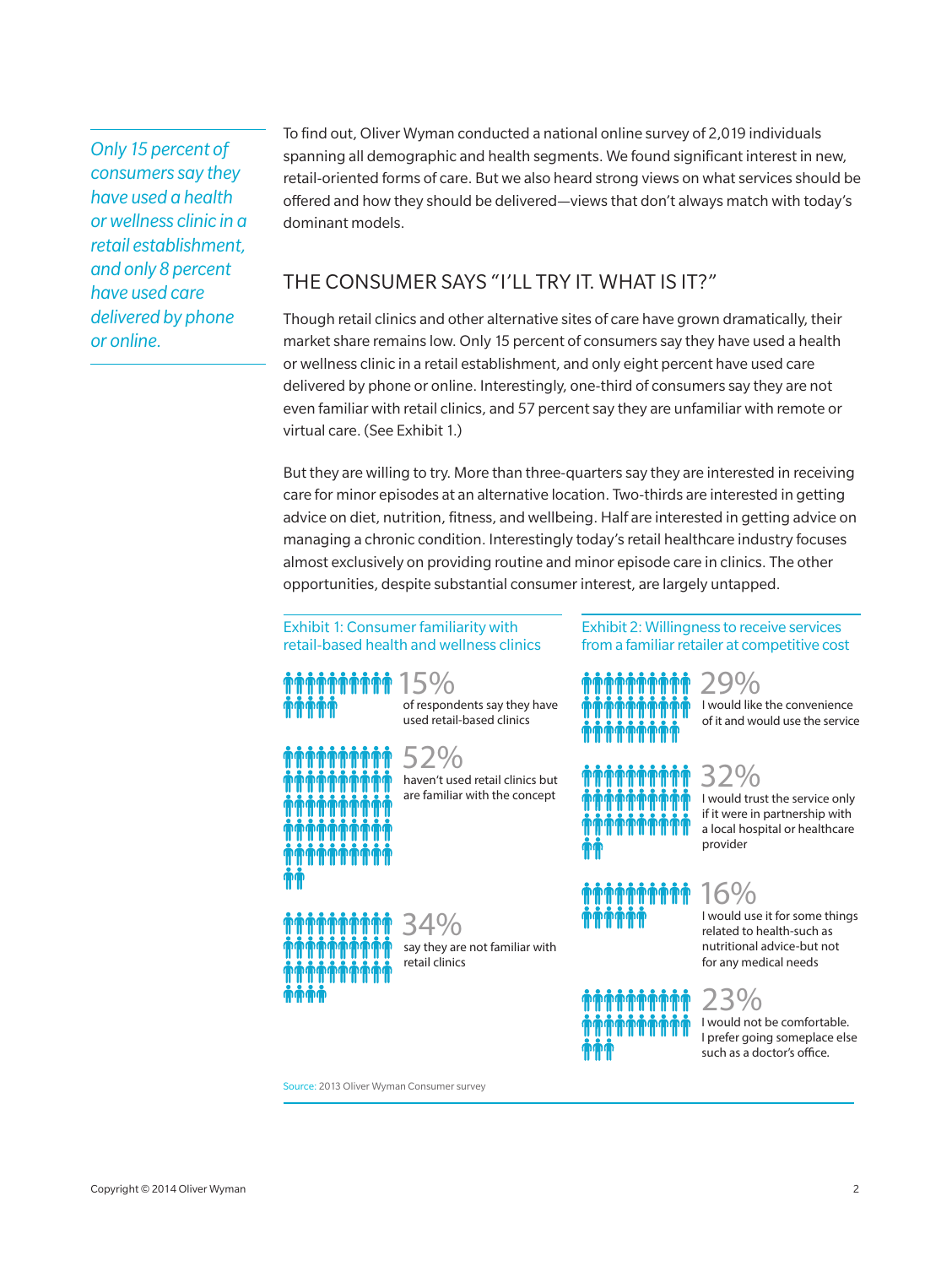*There is both strong interest in receiving traditional services in new locations and strong interest in new services. For retailers, new services offer greatersynergies.*

But this strong consumer interest comes with some strings attached. For example 57 percent of respondents said they would like to receive medical care in a retail clinic. But only 29 percent gave an unqualified yes. (See Exhibit 2.) The other 28 percent were interested only if the clinic was run in partnership with a local hospital or healthcare provider. (An additional 16 percent would be willing to use a clinic for some healthrelated services, but not for medical care.) And of the 48 percent who said they would use remote services, more than half said they would use them only if care was cheaper to compensate for its not being in person.

We note three general points:

- There is both strong interest in receiving at least some traditional services in new locations but also strong interest in new services. Retailers and providers alike should consider what mix is the most appropriate for them. For retailers in particular these new services present greater synergies with what is already in the store today.
- Currently, most alternative care sites market themselves on the basis of convenience and access. Cost and convenience are extremely important to some consumers, but in our survey group as a whole they rank lower than other factors. (See Exhibit 3.)
- Trust and perceived quality are key concerns. As we expected, doctors and nurses were the most trusted health information sources in our survey, with pharmacists coming in third. But (1) we note that consumers are significantly more likely to want to use a retail clinic run in partnership with a local healthcare provider and (2) we did not specifically ask what level of trust consumers would need to use non-medical services.



#### Exhibit 3: Consumer rating of the importance of factors in choosing a site for care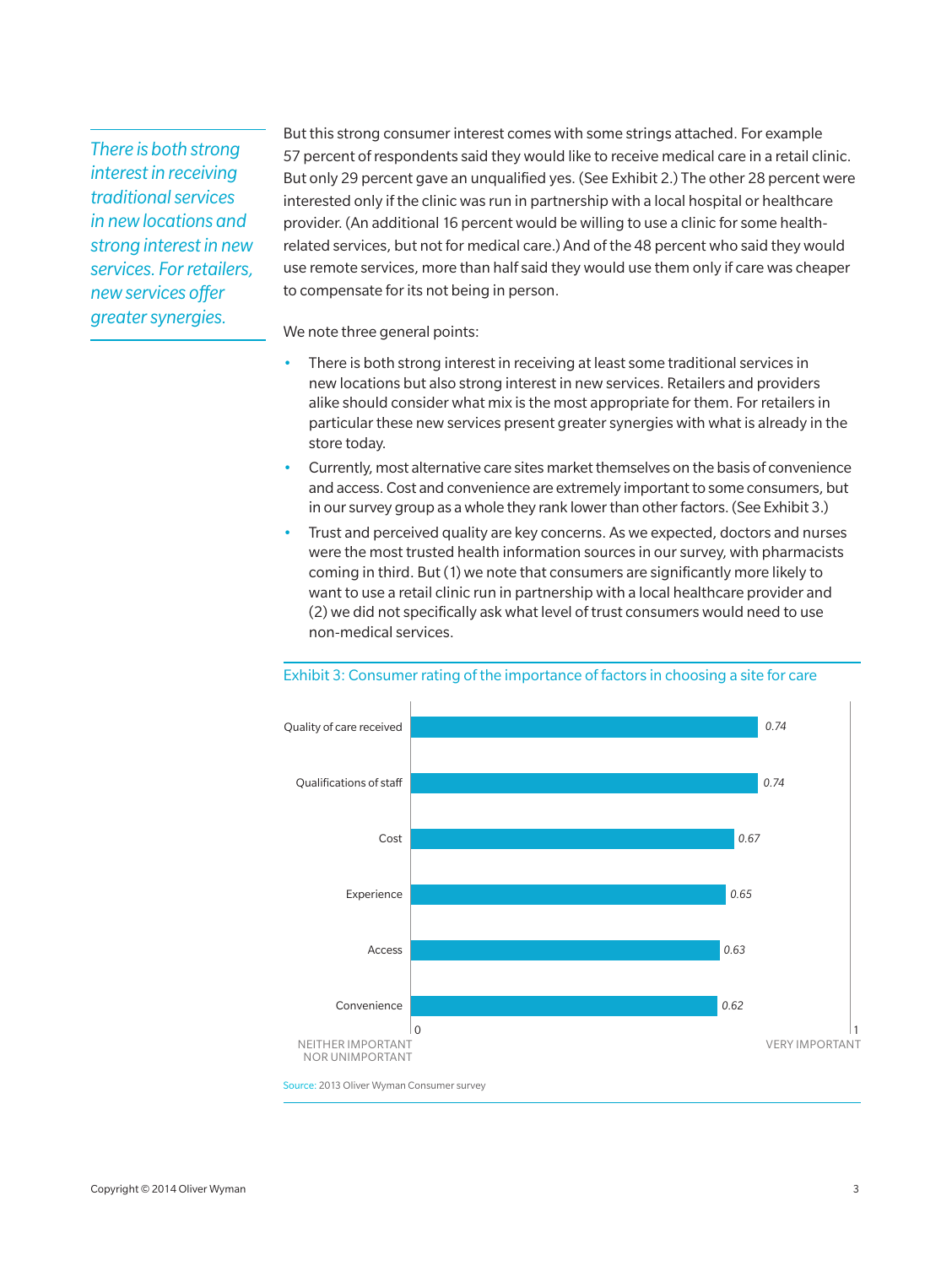*Consumers see less value in healthcare services delivered at retailer locations. But they are interested in receiving advice on wellbeing, nutrition, diet, and fitness.*

## DIFFERENT SITES FOR DIFFERENT SERVICES

There is strong, broad interest in receiving care at alternative sites, but consumers, at least today, do not see all sites as equal. Exhibit 4 shows the range of preferences. For example, 79 percent of respondents said they were interested in receiving care for a minor episode in at least one alternative location. Unsurprisingly, 61 percent of respondents would be willing to go to a walk-in clinic or urgent care center. Thirty-six percent of respondents were interested in a pharmacy-based clinic, 24 percent in a clinic located in a discount retailer, and only 20 percent in a clinic located in a supermarket.

The chart highlights a few "hot spots" where consumers are already well aligned with alternative care:

- Consumers are willing to receive a wide array of services at walk-in clinics or urgent care centers.
- Pharmacies come next, possibly because of their dual advantages of convenience and the presence of a trusted advisor in the form of a pharmacist, but possibly because their in-store healthcare offerings are familiar, thanks to the marketing and existing offerings of chains like Walgreen's and CVS.
- In general, consumers currently see less value in traditional healthcare services delivered at retailer locations—an attitude that could change in the next few years, especially if payers push for wider use. But even now consumers are interested in receiving advice and recommendations on diet, nutrition, fitness, and wellbeing from a wide a variety of retail locations.

### Exhibit 4: Percentage of consumers who would consider receiving specific forms of care, by location

|                                                                            | <b>PHYSICAL</b><br><b>EXAMINATION</b> | <b>ROUTINE CARE</b> |     | MINOR EPISODES DIET/ NUTRITION | FITNESS/<br><b>WELLBEING</b> | <b>CHRONIC</b><br><b>MANAGEMENT</b> |
|----------------------------------------------------------------------------|---------------------------------------|---------------------|-----|--------------------------------|------------------------------|-------------------------------------|
| Interested in<br>receiving care<br>in at least one<br>alternative location | 44%                                   | 64%                 | 79% | 66%                            | 64%                          | 50%                                 |
|                                                                            |                                       |                     |     |                                |                              |                                     |
| Grocery store<br>(such as Kroger,<br>Publix, Safeway)                      | 10%                                   | 17%                 | 20% | 22%                            | 21%                          | 11%                                 |
| Discount retail store<br>(such as Wal-Mart,<br>Target)                     | 11%                                   | 20%                 | 24% | 25%                            | 25%                          | 13%                                 |
| Pharmacy (such as<br>Walgreen's, CVS,<br>Rite Aid)                         | 15%                                   | 30%                 | 36% | 35%                            | 33%                          | 19%                                 |
| Walk-in clinic or<br>urgent care center                                    | 35%                                   | 46%                 | 61% | 30%                            | 30%                          | 33%                                 |
| Remotely via phone,<br>voice chat, or<br>video chat                        | 4%                                    | 11%                 | 13% | 32%                            | 33%                          | 19%                                 |
|                                                                            |                                       |                     |     | < 10%                          | 10-24%                       | 25-49%<br>$50%+$                    |

Source: 2013 Oliver Wyman Consumer survey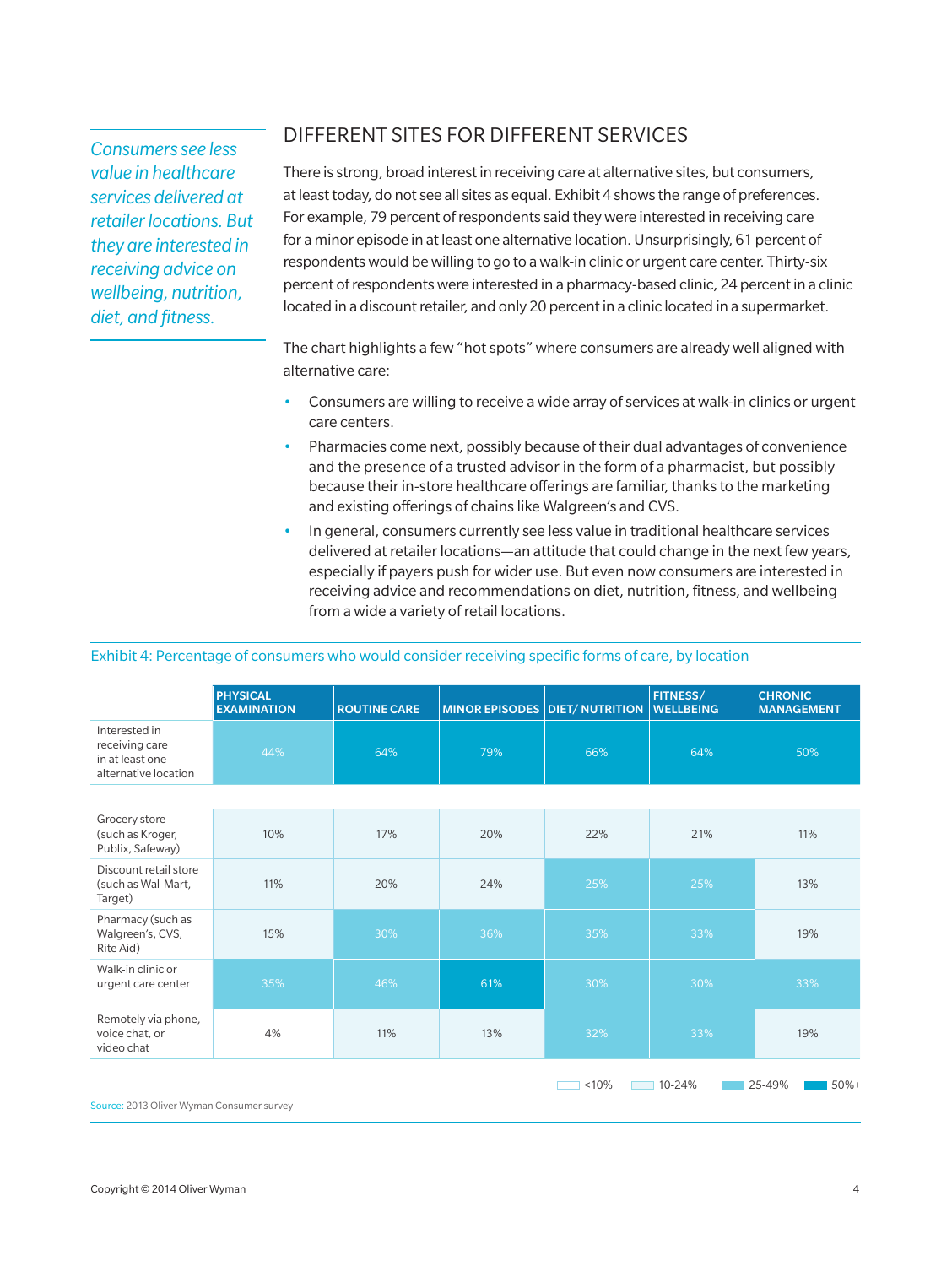## *Consumers want the convenience, access, and cost transparency of traditional retail combined with healthcare's quality and trust. A new model is necessary.*

One would expect choice preferences like these to correlate with age, income, insurance status, and overall health. We might expect, for instance, that younger consumers would be open to new ways of receiving care, especially via the internet, or that older consumers would disproportionately favor the traditional doctor's office. But in this case, they do not. Interest was spread fairly randomly across traditional demographic categories.

Digging deeper, we identified 11 consumer segments in the broadly defined health and wellness market. While the segments do not correlate with the factors typically used to predict consumer behavior, there are some interesting patterns of buying preferences. For example, consumers in the segment we call Remote Lifestyle Advocates (who make up about 10 percent of the population) are interested in receiving new "lifestyle" services like nutrition, wellbeing, and condition management remotely but traditional services like routine care and minor episode treatment at urgent care clinics. They are not very interested in any other alternative care locations. Convenience Care Shoppers (about five percent of the population) are interested in receiving traditional services at most physical locations, but not remotely, and they are not very interested in new lifestyle services at any physical location. (See Exhibit 5.) The challenge will be to find ways to predictively group consumers to these segments and tailor business models to them.

#### Exhibit 5: Two consumer segments compared by percent of willing to receive services at a specific location

|                                           | <b>PHYSICAL</b><br><b>EXAMINATION</b> | <b>ROUTINE CARE</b> | <b>MINOR EPISODES DIET/NUTRITION</b> |       | FITNESS/<br><b>WELLBEING</b> | <b>CHRONIC</b><br><b>MANAGEMENT</b> |  |  |  |
|-------------------------------------------|---------------------------------------|---------------------|--------------------------------------|-------|------------------------------|-------------------------------------|--|--|--|
| Remote Lifestyle Advocates                |                                       |                     |                                      |       |                              |                                     |  |  |  |
| Grocery                                   | 1%                                    | 5%                  | 2%                                   | 2%    | 2%                           | 2%                                  |  |  |  |
| Discount                                  | 2%                                    | 6%                  | 6%                                   | 3%    | 4%                           | 2%                                  |  |  |  |
| Pharmacies                                | 9%                                    | 24%                 | 24%                                  | 12%   | 12%                          | 10%                                 |  |  |  |
| <b>Urgent Care</b>                        | 28%                                   | 40%                 | 62%                                  | 1%    | 2%                           | 16%                                 |  |  |  |
| Remote                                    | 7%                                    | 19%                 | 21%                                  | 94%   | 91%                          | 43%                                 |  |  |  |
| Convenience Care Shoppers                 |                                       |                     |                                      |       |                              |                                     |  |  |  |
| Grocery                                   | 34%                                   | 72%                 | 78%                                  | 10%   | 3%                           | 22%                                 |  |  |  |
| Discount                                  | 40%                                   | 85%                 | 84%                                  | 12%   | 3%                           | 30%                                 |  |  |  |
| Pharmacies                                | 44%                                   | 87%                 | 87%                                  | 15%   | 6%                           | 42%                                 |  |  |  |
| <b>Urgent Care</b>                        | 56%                                   | 78%                 | 84%                                  | 11%   | 9%                           | 19%                                 |  |  |  |
| Remote                                    | 8%                                    | 17%                 | 20%                                  | 34%   | 31%                          | 24%                                 |  |  |  |
| Source: 2013 Oliver Wyman Consumer survey |                                       |                     |                                      | < 10% | 10-24%                       | 25-49%<br>$50%+$                    |  |  |  |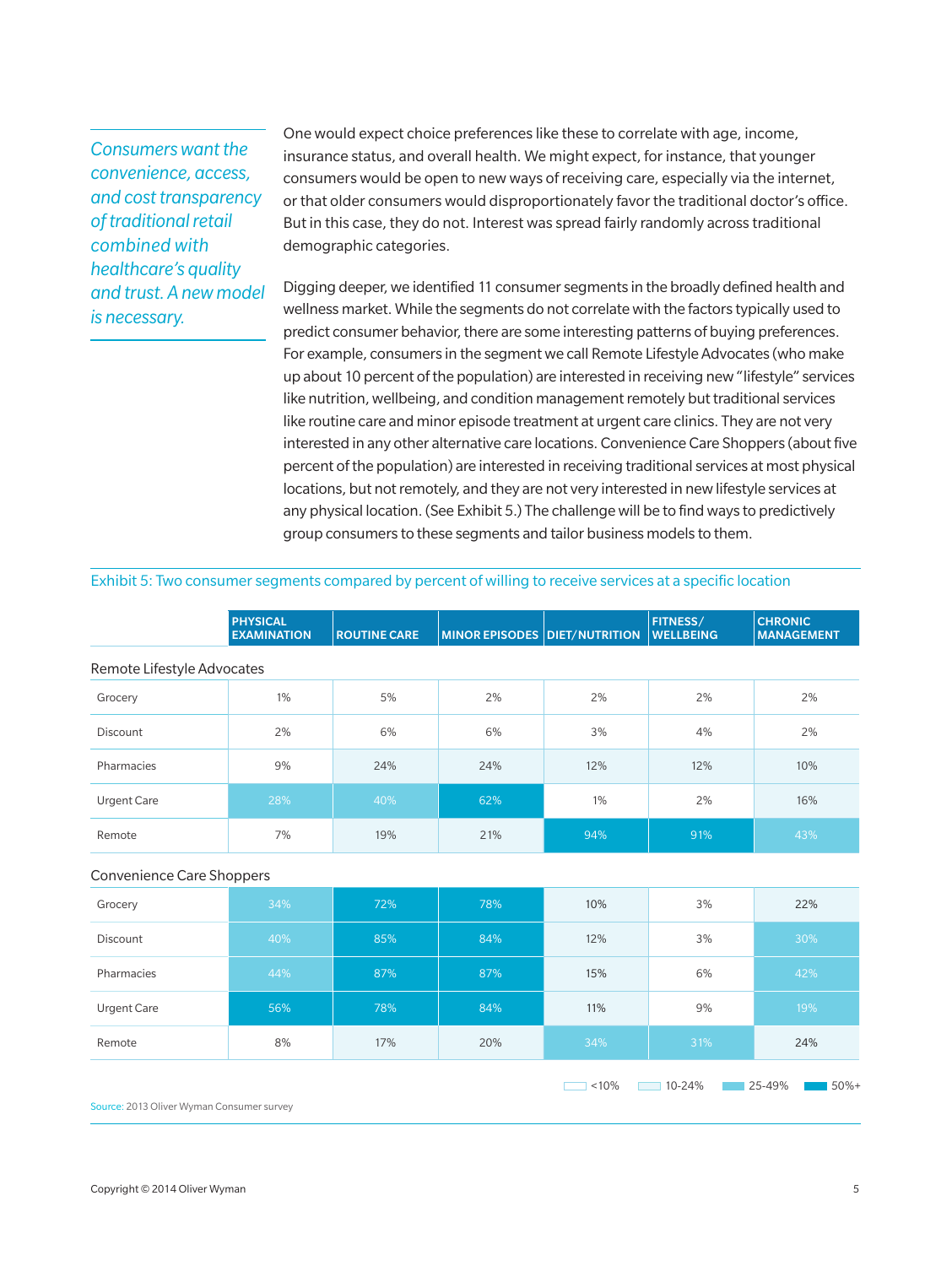*As retailers start to enter healthcare in a big way, new models are emerging. By working in partnership, providers, payers, and retailers will be able to meet consumers' needs.*

## DESIGNING FOR THE FUTURE: 1 + 1 = 3

In looking for new healthcare opportunities, the temptation is to think too narrowly—to look only for new ways to deliver traditional healthcare services. But this thinking leads to a conundrum, because consumers want a combination of quality, convenience, and cost that is impossible to deliver in the old payer/provider/retail models. What we see in our data is that consumers want a solution that combines the best aspects of traditional retail (convenience, access, cost transparency) with the best aspects of traditional care models (quality of care, high trust in the provider). A new model is required.

As retailers start to enter healthcare in a big way, new ways of solving the conundrum are emerging. By working in partnership to build new service and delivery models, providers, payers, and retailers can meet consumers' needs. Rite Aid, for instance, has recently announced a plan to offer chronic-care services to patients who have been referred by their doctors. By extending the care of providers into a retail setting, Rite Aid can collaborate with providers to provide pharmacy services and lifestyle coaching aligned with the physician's care plan. This can lead to lower costs, healthier and more satisfied patients, and loyal customers.

We are starting to see many other models of payer-provider-retail partnerships springing up around the country. Experiments are taking place in many different locations, including supermarkets, stand-alone clinics, and drugstores, and they use digital as well as brick-and-mortar channels. As we see these models and hear the voice of customers, the question is less *Should I play in retail-healthcare?* and more *How should I play?* and *Who should I partner with?*

Our survey suggests to us that we are near a tipping point of consumer acceptance, one that will open great opportunities and enable far-reaching change in healthcare. The future, we think, belongs to those who can truly understand what consumers want and need and build a portfolio of business designs complete with the partnerships needed to bring them to life.

### ABOUT THE AUTHORS

Graegar Smith is a principal in Oliver Wyman's Health & Life Sciences practice group based in Chicago. Broadly experienced in healthcare and public health, he currently focuses on the opportunities created as health, healthcare, and retail begin to overlap. He can be reached at graegar.smith@oliverwyman.com.

Chris Bernene is a partner in Oliver Wyman's Health & Life Sciences practice group. His expertise spans a range of issues for health insurers, including strategy, distribution, customer service, new business development, and marketing for health insurance clients. He can be reached at chris.bernene@oliverwyman.com.